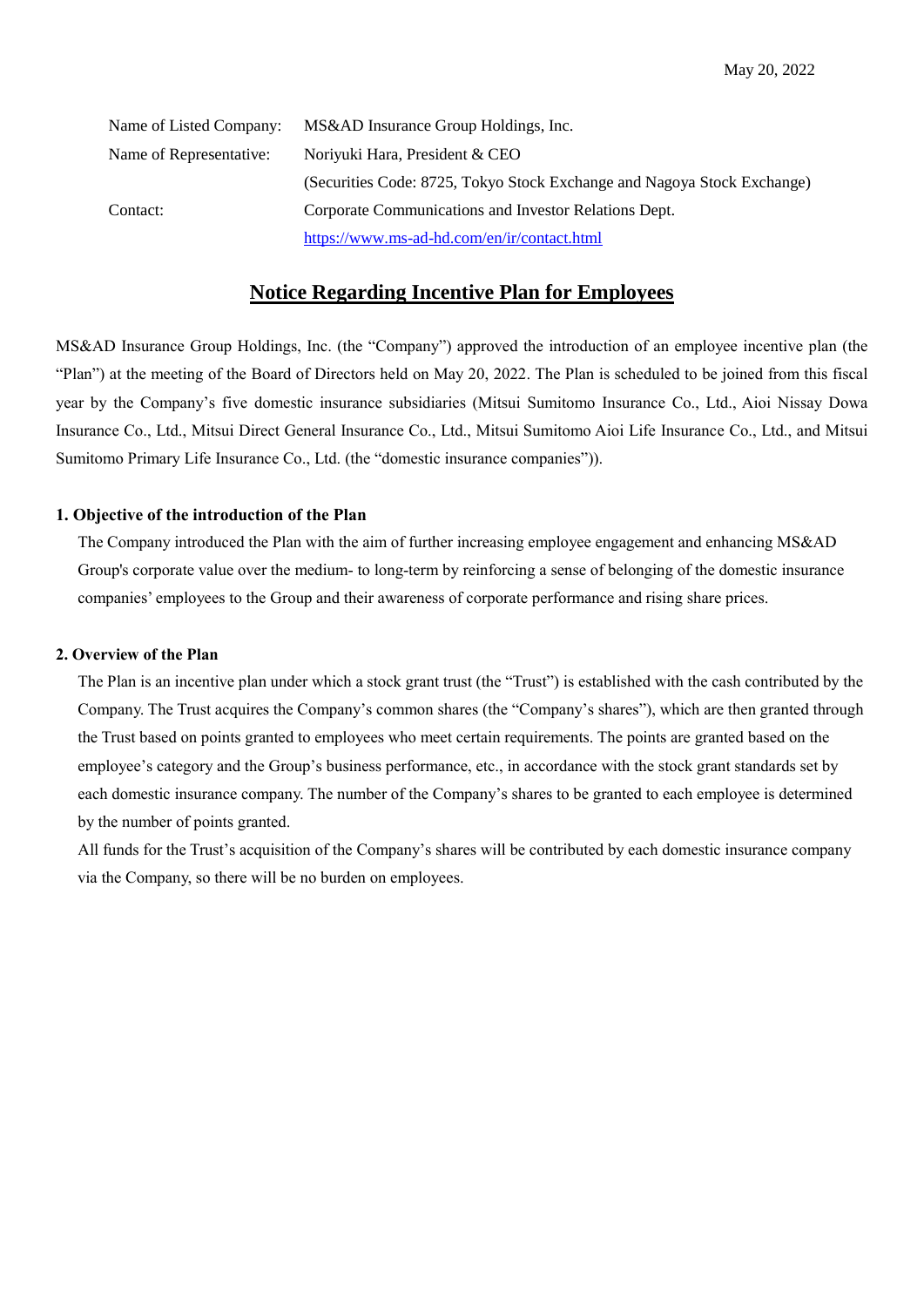#### **< Scheme of the Plan >**



(1) Each domestic insurance company establishes the stock grant regulations for the employees.

(2) The Company shall set up a stock grant trust for the employees of the Group domestic insurance companies as the beneficiaries. The Group domestic insurance companies entrust the amount of cash equivalent to the funds for the acquisition of shares to the trustee through the Company.

(3) The trustee shall acquire from the stock market (including off-floor trading) the number of the shares expected to be granted to the employees in the future.

(4) A trust administrator (who is independent of the Company and its officers and Group domestic insurance companies and their officers) that protects the interests of the beneficiary throughout the trust period and oversees the trustee is appointed. Regarding the shares of the Company in the Trust, the trust administrator will instruct the trustee to exercise voting rights, and the trustee will exercise voting rights during the trust period based on the instructions.

(5) The Group domestic insurance companies will grant points to employees based on the stock grant regulations.

(6) According to the points awarded, employees who meet the beneficiary requirements will receive the shares of the Company from the trustee.

Sumitomo Mitsui Trust Bank, Ltd., as the trustee of the Plan, will entrust (retrust) the

management of trust assets to Japan Custody Bank, Ltd.